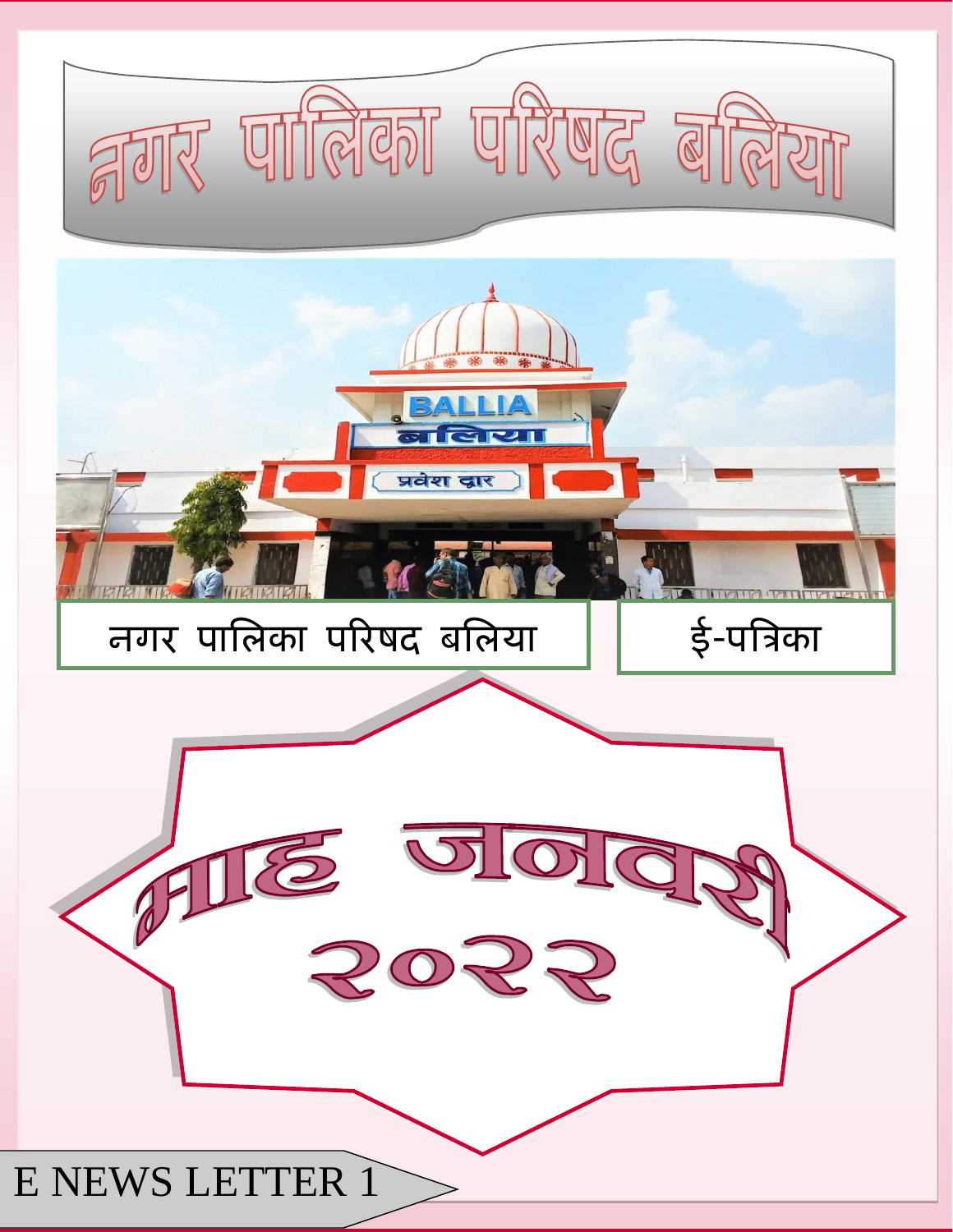

नगर पालऱका पररषद, बलऱया **tuojh** 2022 के ई-पत्रिका बलऱया दपपण में स्वागत है | **tuojh** माह में हु ये त्रवकास कायो को ई-पत्रिका बलऱया दपपण के माध्यम से आपसब तक पहुंचाना चाहते है बलिया नगर पालिका प्रत्येक माह ई-पत्रिका बलिया दर्पण के द्वारा नगर पालिका में हुये विकास कार्यों को आपसब के सामने लाने का प्रयास करता है | जिससे बलिया नगर पालिका परिषद के विकास और नई योजनाओं से लाभान्वित हो सके | नगर पालिका परिषद बलिया का एक मात्र उद्देश्य नगर पालिका का विकास है | जिसमे बिना किसी भेद-भाव, सभी समुदायों के लोगो को एकसाथ लेकर आगे बढने का उद्देश्य है | जिसके लिए नगर पालिका परिषद के निवासियों को इसमें सहयोग महत्वपूर्ण है | और नगर पालऱका इसका उम्मीद करता है | नगरवालसयों से अपीऱ है की नगर को स्वच्छ और सुवदर बनाने में नगर पालऱका की मदद करे | अपने आस-पास साफ-सुथरा रखे | कूड़ा-कचरा डस्टबिन में रखे , गन्दगी न फैलाये | आने वाले कऱ अच्छा हो इसके लऱये आज बेहतर बनायें |

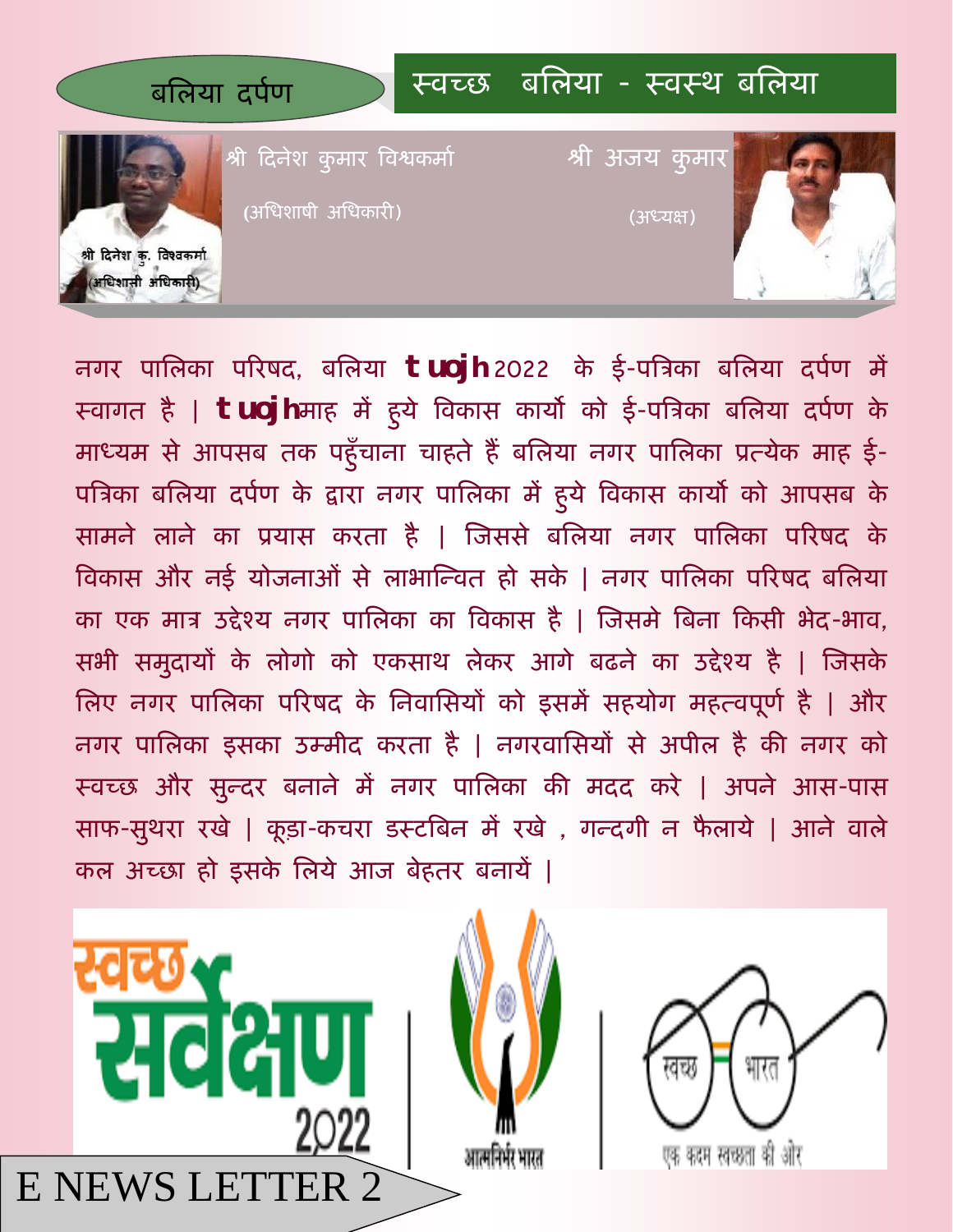

I am happy to present the January 2022 issue to all of you. A number of projects have been commissioned in the month of January. The former will help smoothen the flow of traffic, reduce the travel time of citizens, ease the congestion and reduce pollution on nagar road. There have been a lot of lessons to learned and these insights will certainly stand in good stead with us in our endeavors in future. The one thing that stands out is the most active participation of citizens. We, the residence of the Nagar Palika Parishad Ballia respective of ages, castes, creeds, religions, localities have untidily participated in creation of Ballia Swachh Nagar Palika Parishad proposal. As I look into the future with great expectation, it is this one aspect of the municipality which gives me the greatest hope. We in the Nagar Palika Parishad Ballia, would be very happy to receive your feedbacks on all matters that you feel are important.

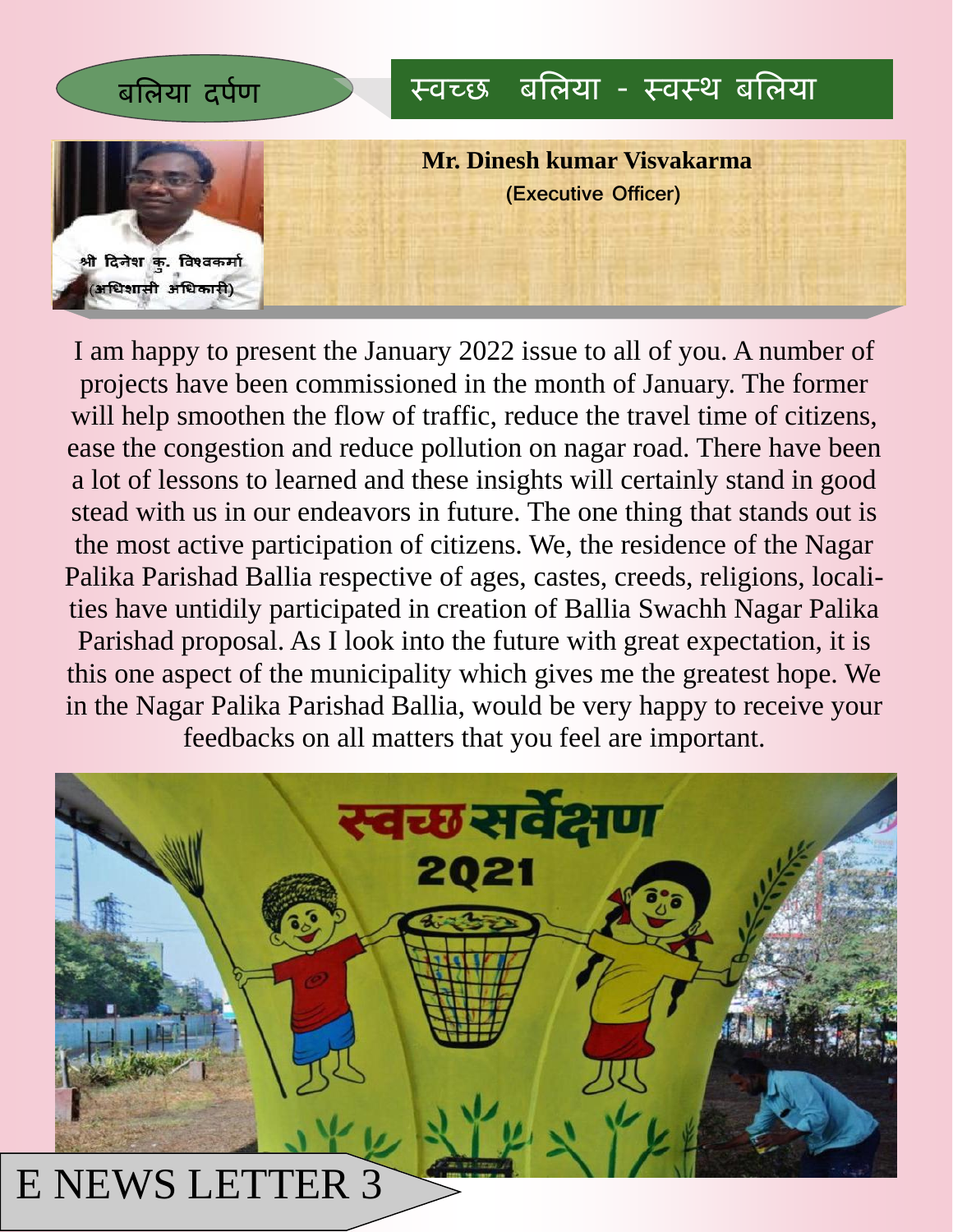#### **Nagar Palika Parishad Ballia**

I am delighted to present the tasks and issue of Ballia Nagar Palika by E -Patrika Ballia in January 2022. Nagar Palika Parishad Ballia is grateful to the citizens who displayed tremendous enthusiasm and whole heartedly participated in numerous activities throughout this period. All of us should bear in mind that this is not end but a beginning of the exercise pertaining to development and Swachh Mission program. The coming years will surely be very hectic and eventful. Ballia promises to leave no room for complacency and will work even harder to achieve the targets. We solicit active participation from the citizens in our endeavor. We sincerely believe that decisions taken by Nagar Palika Parishad Ballia should benefit Nagar Palika Parishad Ballia and the citizens in the ultimate analysis. Many projects process in work in Nagar Palika Parishad Ballia for development our Nagar Palika and citizens. Thanks to all citizens of Nagar Palika Parishad Ballia for supporting to develop Ballia.

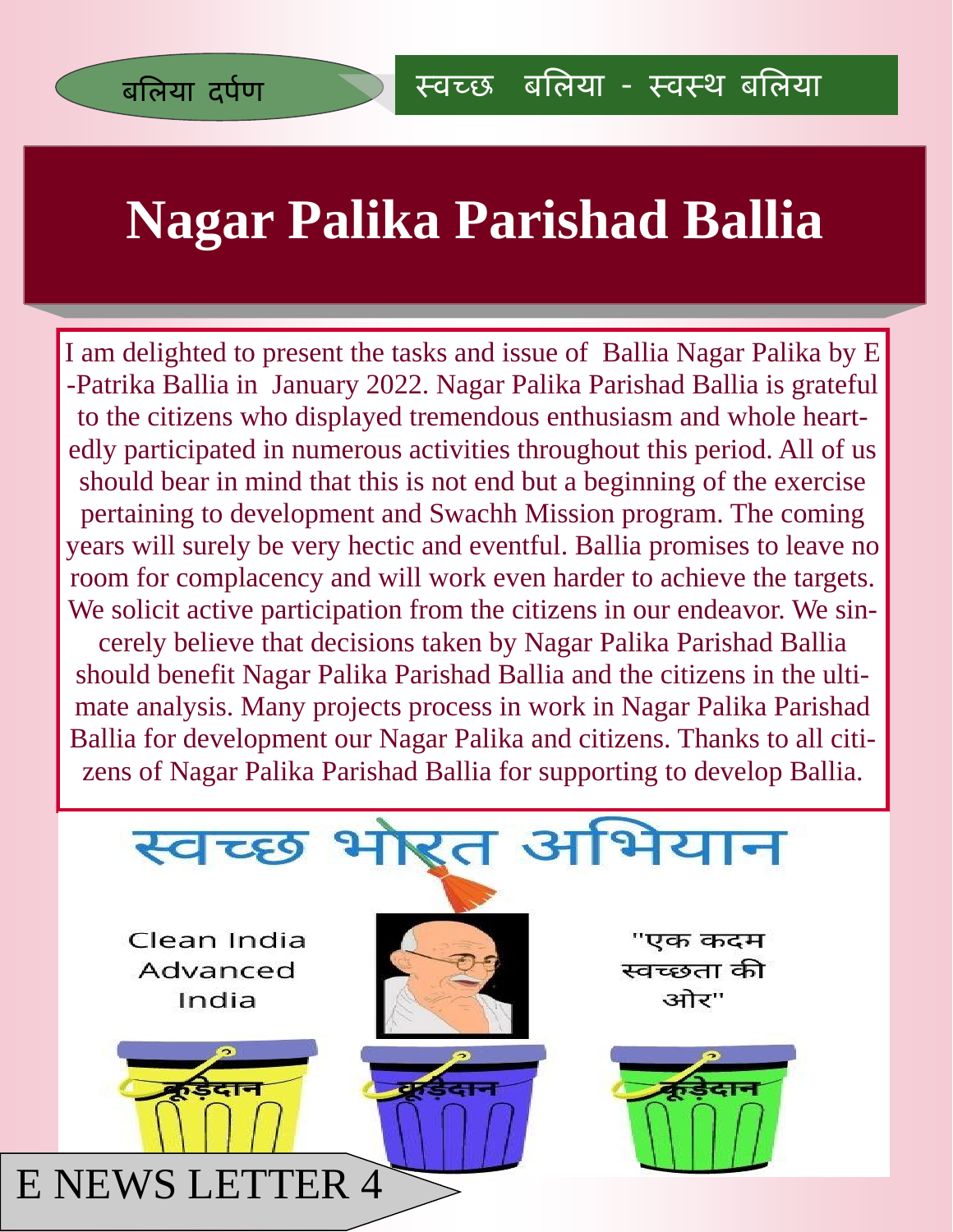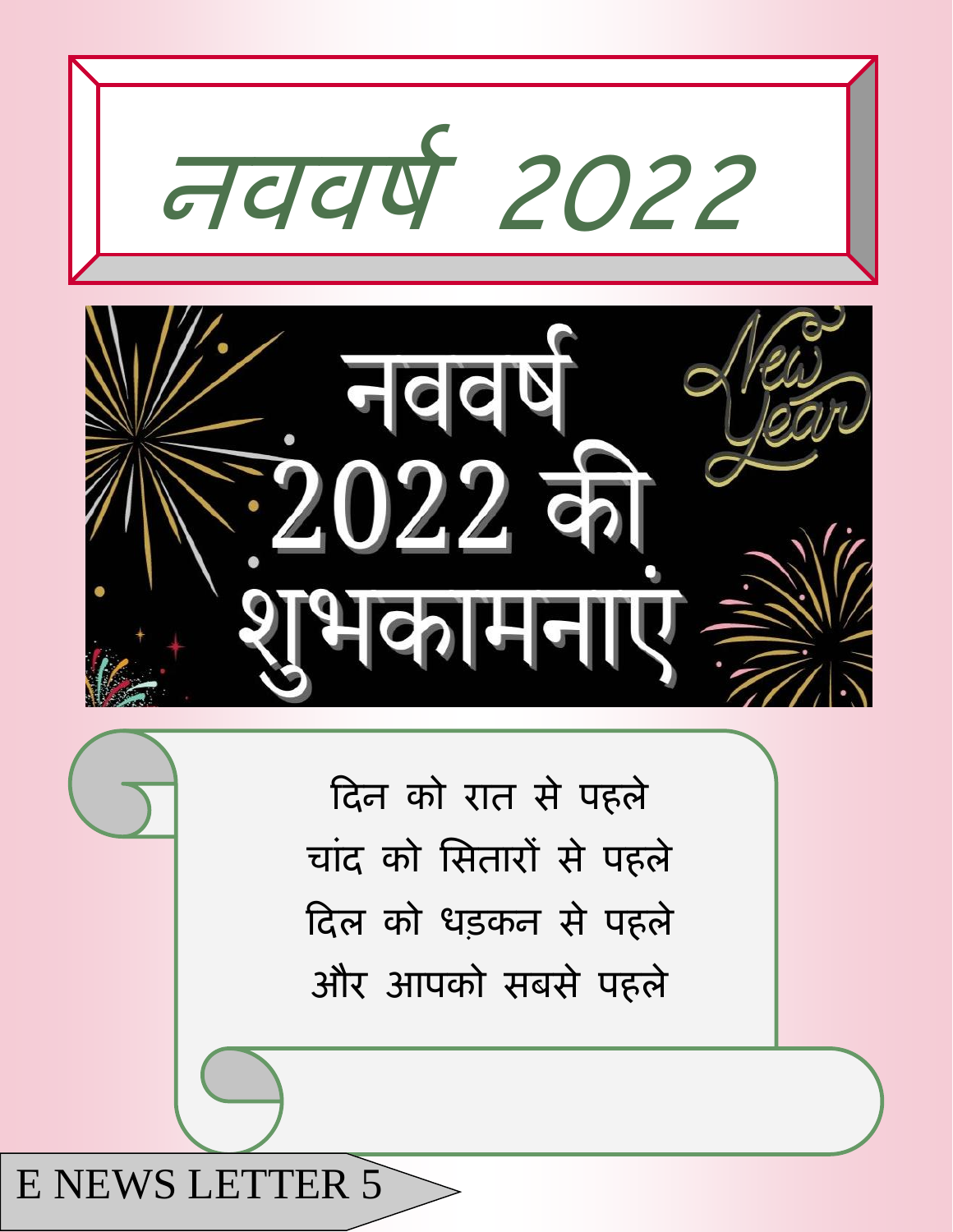### **रोहड़ी 2022 की शुबकाभनाएॊ**



कफर आ गयी नाचने की बारी ऱोहड़ी मनाने की कर ऱो तैयारी हो कर इकट्ठे सब आ जाओ लोहड़ी के तुम गीत मिल गाओ लोहड़ी 2022 की शुभकामनाएं

E NEWS LETTER 6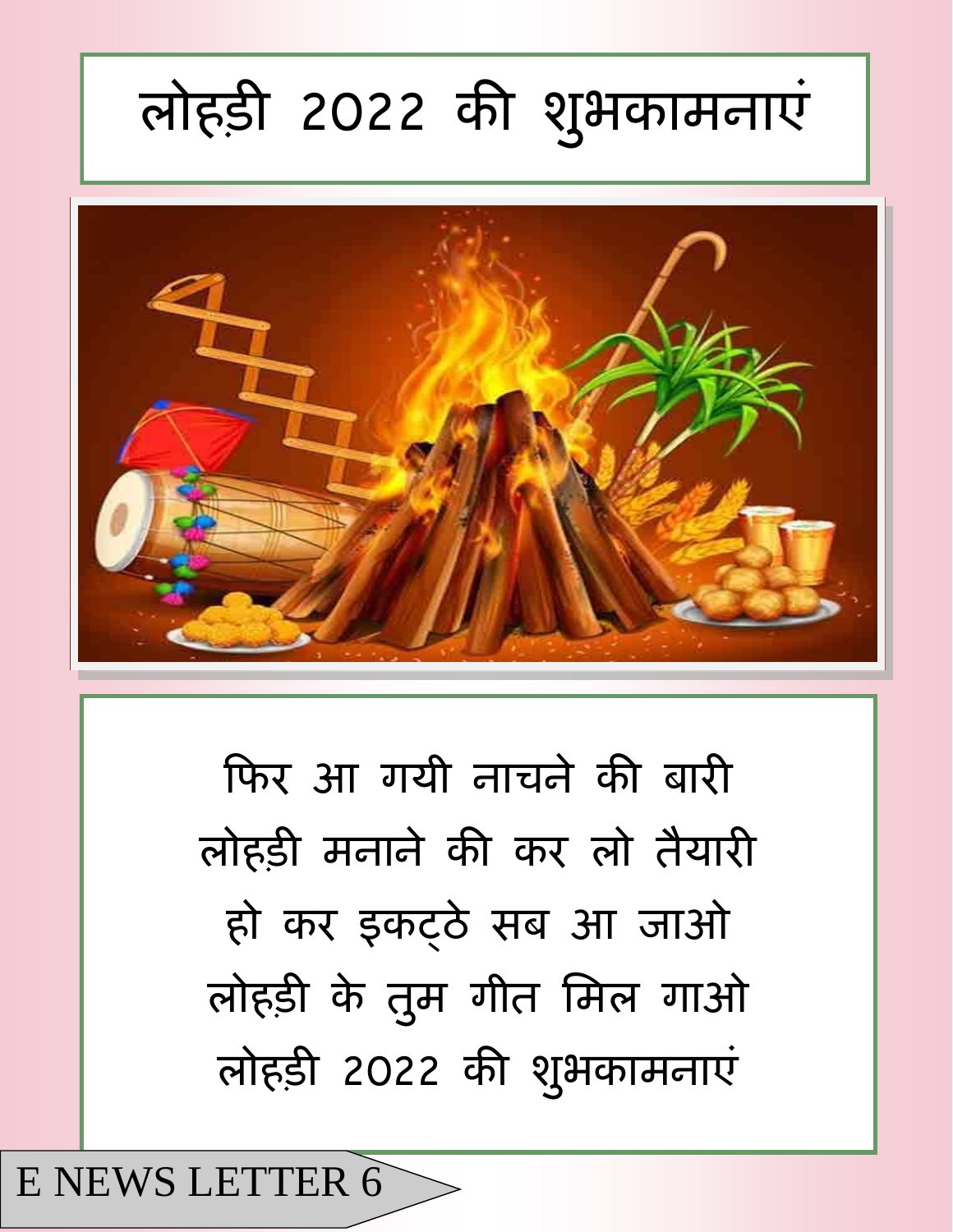# त्योहार में नहीॊ होता अपनापराया त्योहार है वही जजसे सबने मनाया मिला कर गुड़ में तिल मीठे लड़ूइ संग मिलने दो दिल।



### मकर संक्रांति की शुभकामनाएं!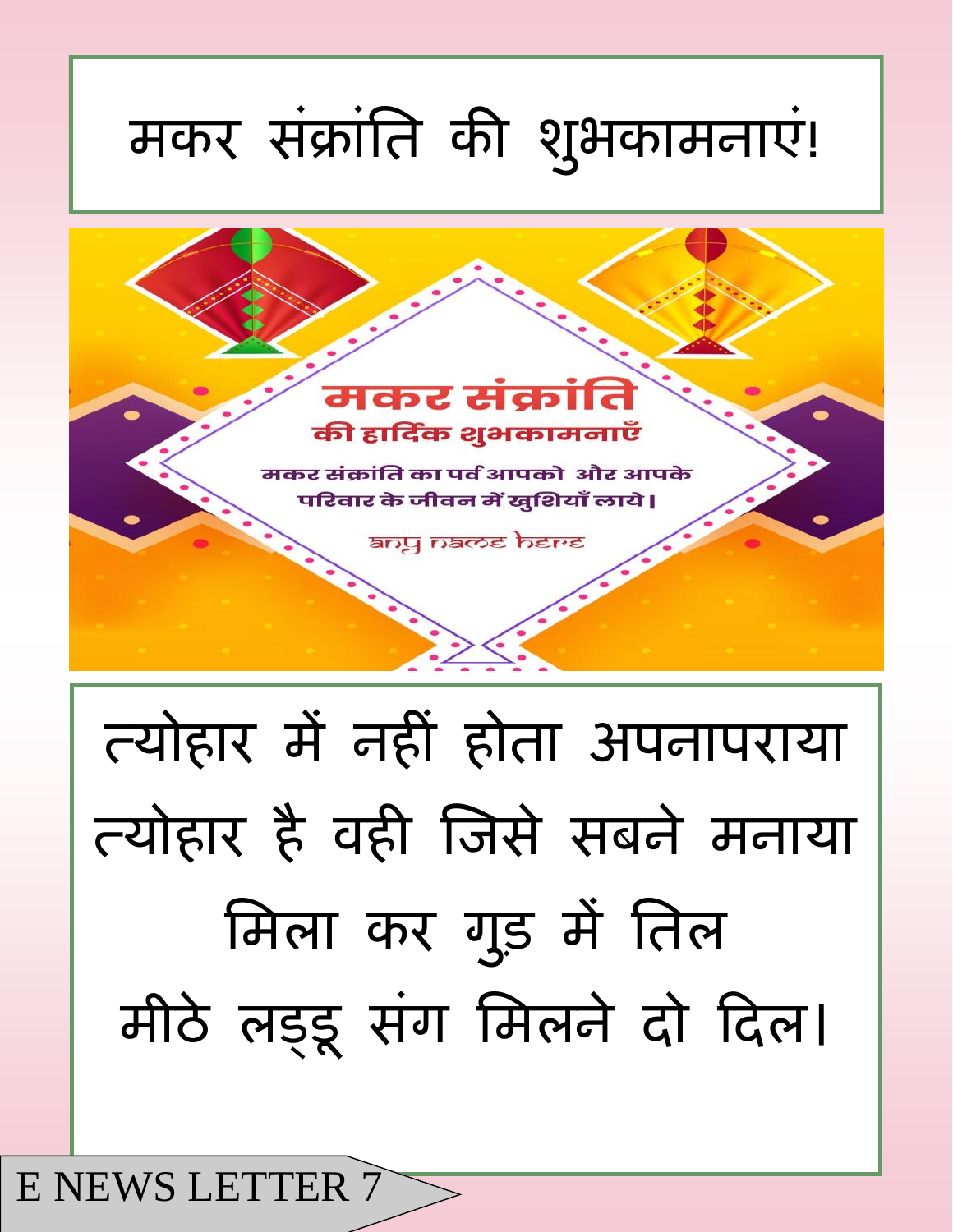

## अपनी ये पहचान है!

# देश की आन हम, देश की शान हमदेश की हम संतान हैं,तीन रंगों से रंगा तिरंगा,



#### **गणतॊि ददवस की हाददपक शुबकाभनाएॊ**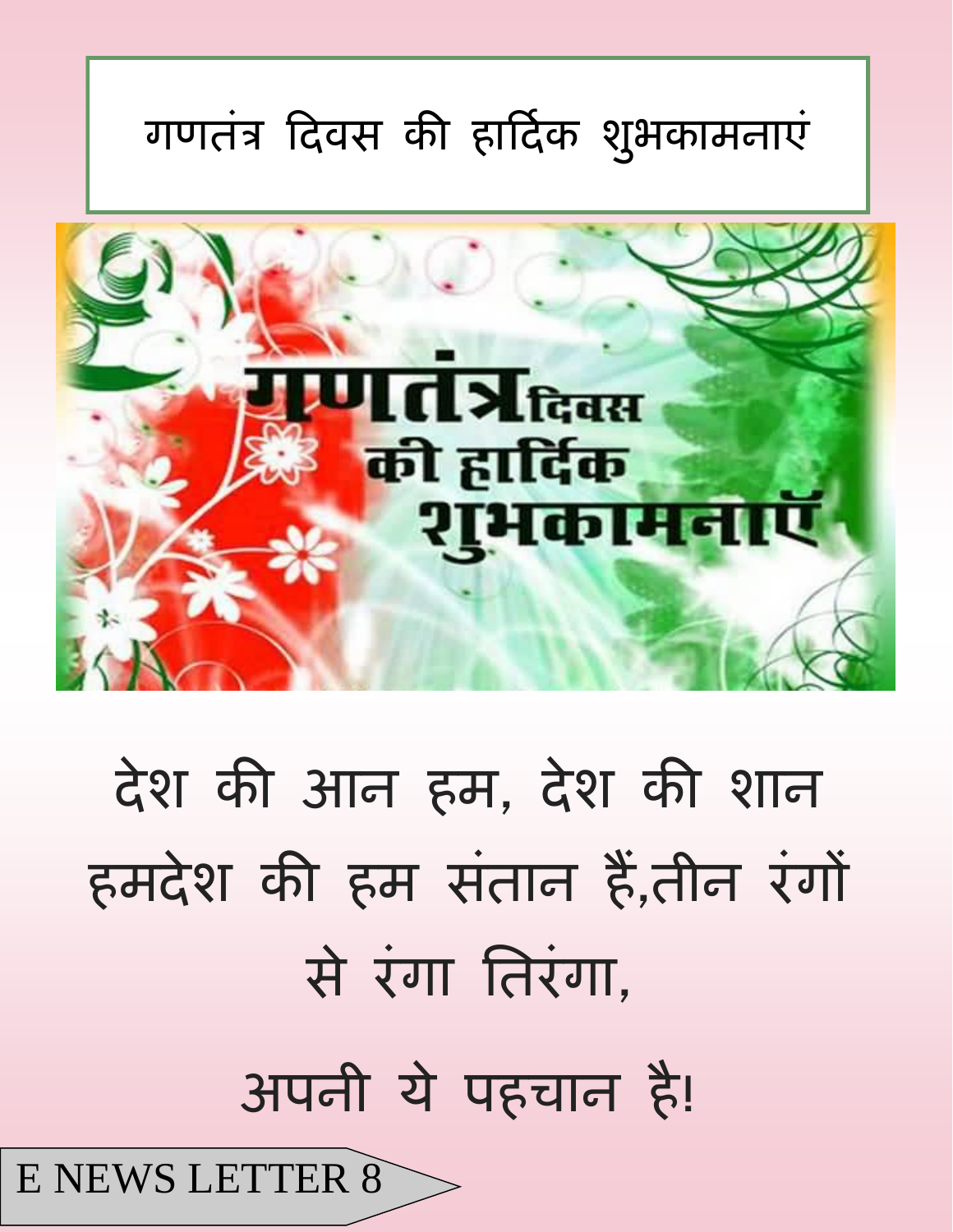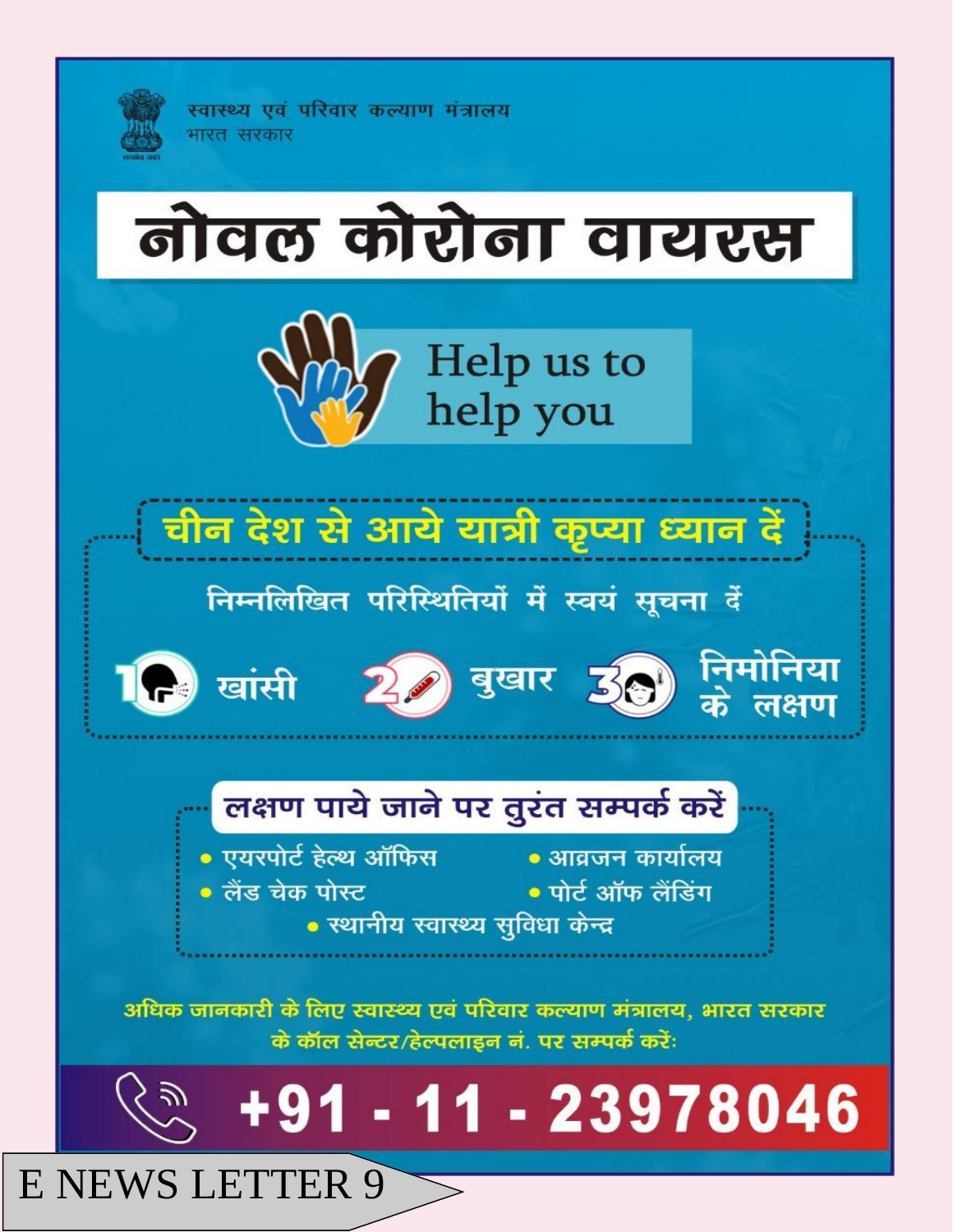

**E NEWS LETTER 10**